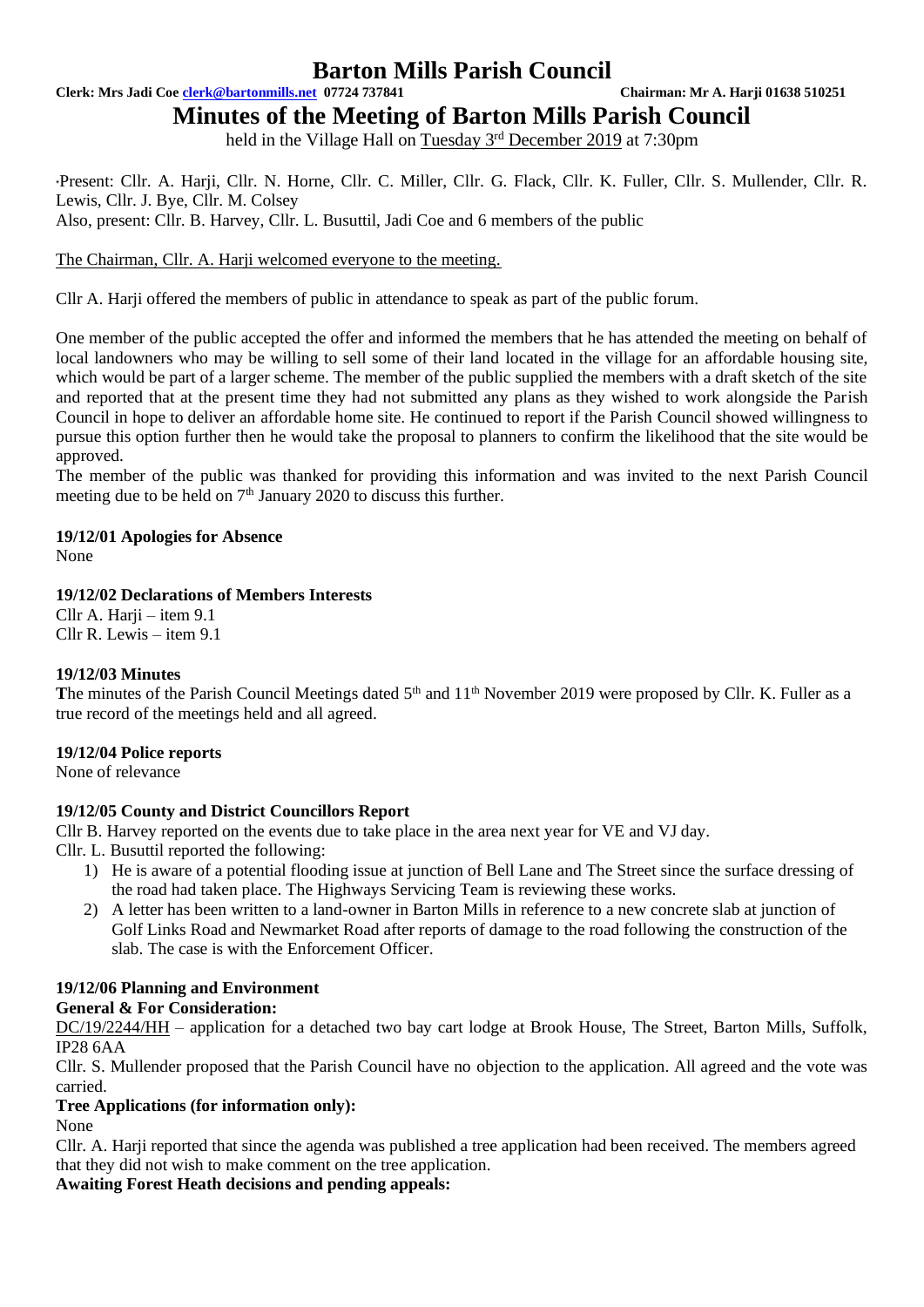# **Clerk: Mrs Jadi Coe [clerk@bartonmills.net](mailto:clerk@bartonmills.net) 07724 737841 Chairman: Mr A. Harji 01638 510251**

DC/19/2147/HH – partial demolition and replacement of outbuilding at Mulberry Harbour, Newmarket Road, Barton Mills, IP28 6AQ

# **Decided/approved (for information only):**

DC/19/1445/ADV **–** application for advertisement consent, 1 non-illuminated doubled sided v shape structure *– noted as refused on 29th October 2019*

DC/19/1896/HH **–** single storey side extension to form annexe (following demolition of existing detached garage and outbuilding) at 12 Bell Lane, Barton Mills, IP28 6AJ - *noted as approved on 5 th November 2019*

DC/19/1321/HH – erect 3.5metre high fence, at Eastfield House, Tuddenham Road, Barton Mills, IP28 6AG - *noted as approved on 26th November 2019*

# **19/12/07 Clerk's Report & Matters Arising from the Minutes of the Last Meeting (For Info Only)**

The clerk reported she had been made aware that there had been a few Facebook posts about the possibility of an Aldi store being located on the land between Newmarket Road and the A11 in the village, but she had received no official correspondence in relation to this.

Cllr. L. Busuttil reported that these were rumours.

# **19/12/08 Correspondence**

The clerk reported the following correspondence had been received:

- An email from Red Lodge Parish Council, inviting local villages to send a team to their Mini-Olympics event due to be held on July 25<sup>th</sup> 2020
	- The members agreed this is something they would possibly be interested in and that the clerk should reply stating this. (JC)
- Correspondence had been received from an ex-councillor detailing concerns of street light issues in the village.

It was agreed these concerns would be discussed within the appropriate agenda item.

# **19/12/09 Parish Matters**

19/12/9.1 Update on exception site scheme for affordable homes and receive draft plans

Cllr. A. Harii and Cllr. R. Lewis left the meeting.

Cllr. N. Horne reported that following the previous meeting and the Parish Council's decision to accept the land offer of the smaller site backing onto Manor View, that the land owners are no longer wishing to sell this piece of land only since their land was included in the recent SHELAA and that the land owners are concerned that the site shape would not work for them. He continued to report that Isobel at Hastoe Homes has also informed him that if the Parish Council and the land owners agreed on the larger, original site backing onto Manor View, this may now not be financially viable due to changes at Hastoe Homes and that Isobel's advice was to put on hold seeking a site until the SHELAA was complete.

The members discussed the limited options going forward and following confirmation from the member of the public that the Parish Council could have some control over the site, it was agreed to pursue the site between the A11 and Newmarket Road which was offered by the member of the public.

The members of the Parish Council voiced their concerns that the housing surveys carried out may now be outdated, and the possibility of carry out another survey.

The members of the public offering the site on Newmarket Road stated that a survey could possibly be produced by himself as part of the planning process.

19/12/9.2 Maintenance of Assets

a) Lighting

It was reported that the street light in Bell Lane which was agreed to be re-sited funded by UK Power Networks in April 2019 had not been done. It was agreed that the clerk would chase this and to look into possibly changing the location of the where the light was originally agreed to be moved to. (JC) Cllr. K. Fuller and Cllr. J. Bye reported of the lights in the village that required repairing. It was stated these could be reported online and that the clerk would inform Cllr. J. Bye how to access the online reporting tool. (JC)

b) Other

None

### 19/12/9.3 SID Rota

The rota was agreed until February 2020, the clerk to update all volunteers by email. (JC)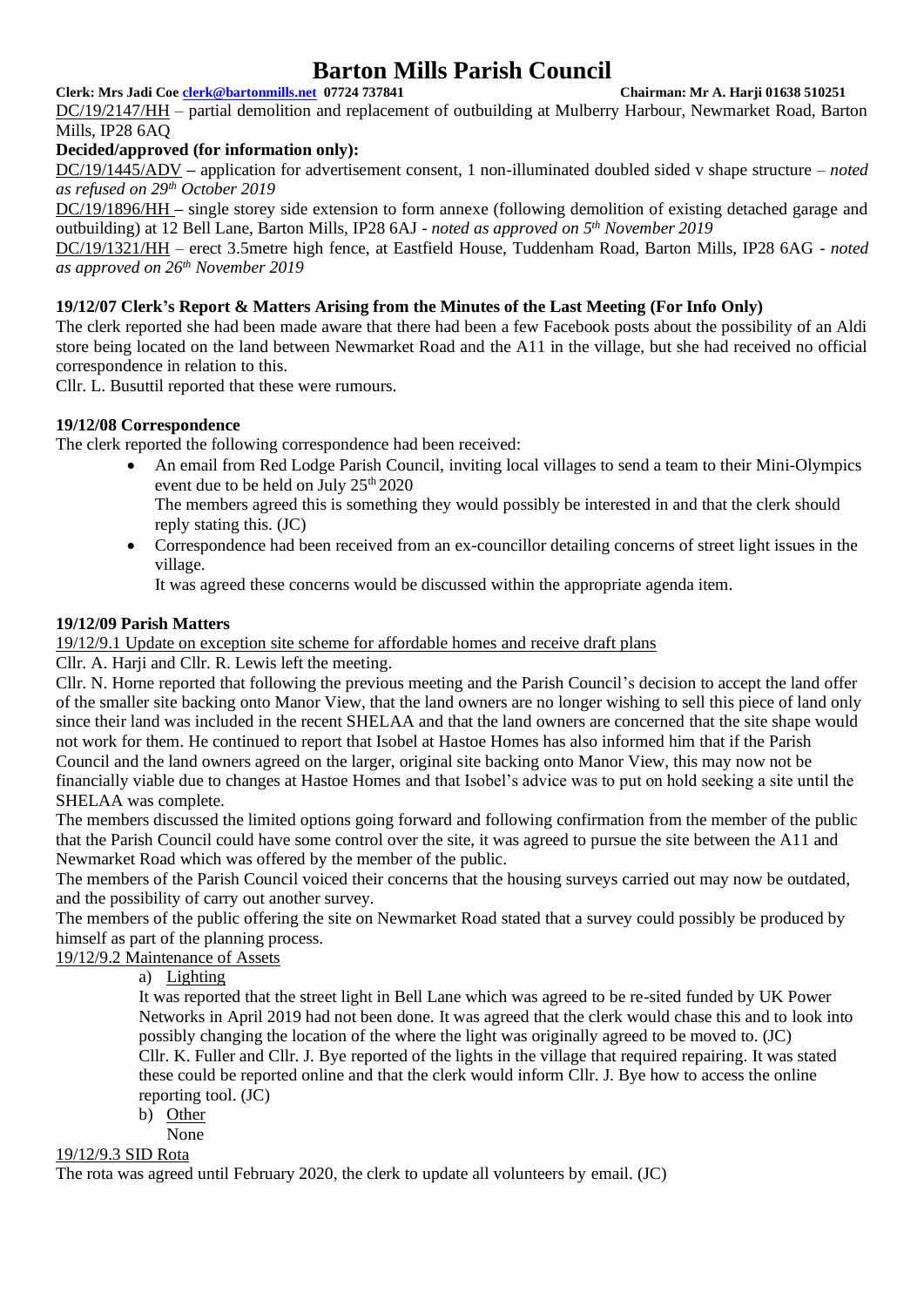**Clerk: Mrs Jadi Coe [clerk@bartonmills.net](mailto:clerk@bartonmills.net) 07724 737841 Chairman: Mr A. Harji 01638 510251**

19/12/9.4 Substation update

The clerk reported she had provided Bendall and Sons the completed enquiry list, had requested additional information form UK Power Networks which has now been received and she had responded to the local resident offering legal advice but had not heard back at date.

The members of the Parish Council felt they still required further information and that the clerk should ask if a representative from UK Power Networks could attend the February Parish Council meeting. (JC) 19/12/9.5 Update on plan to maintain footpaths in the Parish

The clerk reported that Worlington Parish Council had agreed to pay for 50% of the cost to maintain the footpath between Worlington Road and Station Road. It was agreed to therefore accept RH Landscapes quote to maintain this footpath on an ad hoc basis at £150 per cut.

19/12/9.6 Agree work required to the play equipment

Cllr. N. Horne reported he has spoken with the West Suffolk play inspector who has informed him that the matting replacement work is currently not urgent but he will continue to check this monthly would detail in the monthly reports when this works becomes more urgent. He continued to report that they were a few wooden parts of the play equipment that were beginning to rot, and that he would possibly treat these in the spring, in order to hopefully delay having these parts replaced.

It was reported that the Burrell Trust would like to make a donation to the Parish Council towards either a park maintenance project in the park or possibly a new piece of equipment. It was agreed that the Parish Council could obtain quotes for the new matting in order to see the likely expense and to ask residents for ideas to use the donation possibly via the Barton Miller February 2020 edition.

A member of the public reported that West Suffolk Council had returned to cut the hedges on the footpath between the playing fields and Manor View but they still had not completed the whole hedge. It was agreed the clerk should contact West Suffolk and report this again. (JC)

# 19/12/9.7 Receive SID data

Cllr. C. Miller stated she was still working on obtaining this information. (CM)

19/12/9.8 Future football coaching

It was reported £220 funds remained in the bank account reserved for football coaching only, it was agreed to hold two further coaching sessions and a date would be agreed at the next meeting.

19/12/9.9 Receive quotes and agree work for tree work on the playing fields

It was reported four quotes had been received to carry out the tree works on the playing fields:

Wicken Tree Services - £800.00

DM Tree and Landscape Contractors - £894.00

RH Landscapes - £720.00

SP Landscapes - £690.00

Cllr. R. Lewis proposed to accept the quote from SP Landscapes, all were in agreement and the vote was carried. (JC) 19/12/9.10 Scope textiles bank update

Cllr N. Horne reported that the bank would fit against the football club wall but would block part of a window. It was agreed that the clerk should contact Scope asking whether the Parish Council had to provide a suitable base to support the bin and what the fire hazards were with placing a bin against a building. The clerk should also contact the Football Club asking if they would allow this if this blocked part of the window. (JC)

# **19/12/10 Finance & Policies**

19/12/10.1 Parish Council Bank Balances and Reconciliation from list of Payments and Receipts.

The clerk reported that at 19<sup>th</sup> November 2019 £4,245.45 was held in the current account and £20,008 in the deposit account.

19/12/10.2 Cheques for signing and approval and to authorise payment of outstanding invoices.

The following cheques were approved for payment:

| Date     | Payee                            | Details                    | <b>Net</b> | <u>VAT</u> | Gross  |          |
|----------|----------------------------------|----------------------------|------------|------------|--------|----------|
| 30-Nov   | J Coe                            | Salary                     | 237.48     | 0.00       | 237.48 | Chg 1711 |
| $30-Nov$ | J Coe                            | Expenses                   | 86.55      | 10.00      | 96.55  | Chg 1712 |
| 30-Nov   | Robert Lewis                     | Barton Miller printing     | 26.16      | 0.00       | 26.16  | Chg 1713 |
| 07-Nov   | <b>Community Heartbeat Trust</b> | Annual support years 2 & 3 | 252.00     | 50.40      | 302.40 | Chg 1714 |
| $11-Nov$ | S Limmer                         | Gardening                  | 25.00      | 0.00       | 25.00  | Chg 1715 |
| $06-Nov$ | Sporting87                       | Oct HT football coaching   | 221.00     | 0.00       | 221.00 | Cha 1716 |
| 07-Oct   | Charlie Peachey                  | Wreaths                    | 60.00      | 0.00       | 60.00  | Chg 1717 |
|          |                                  |                            |            |            |        |          |